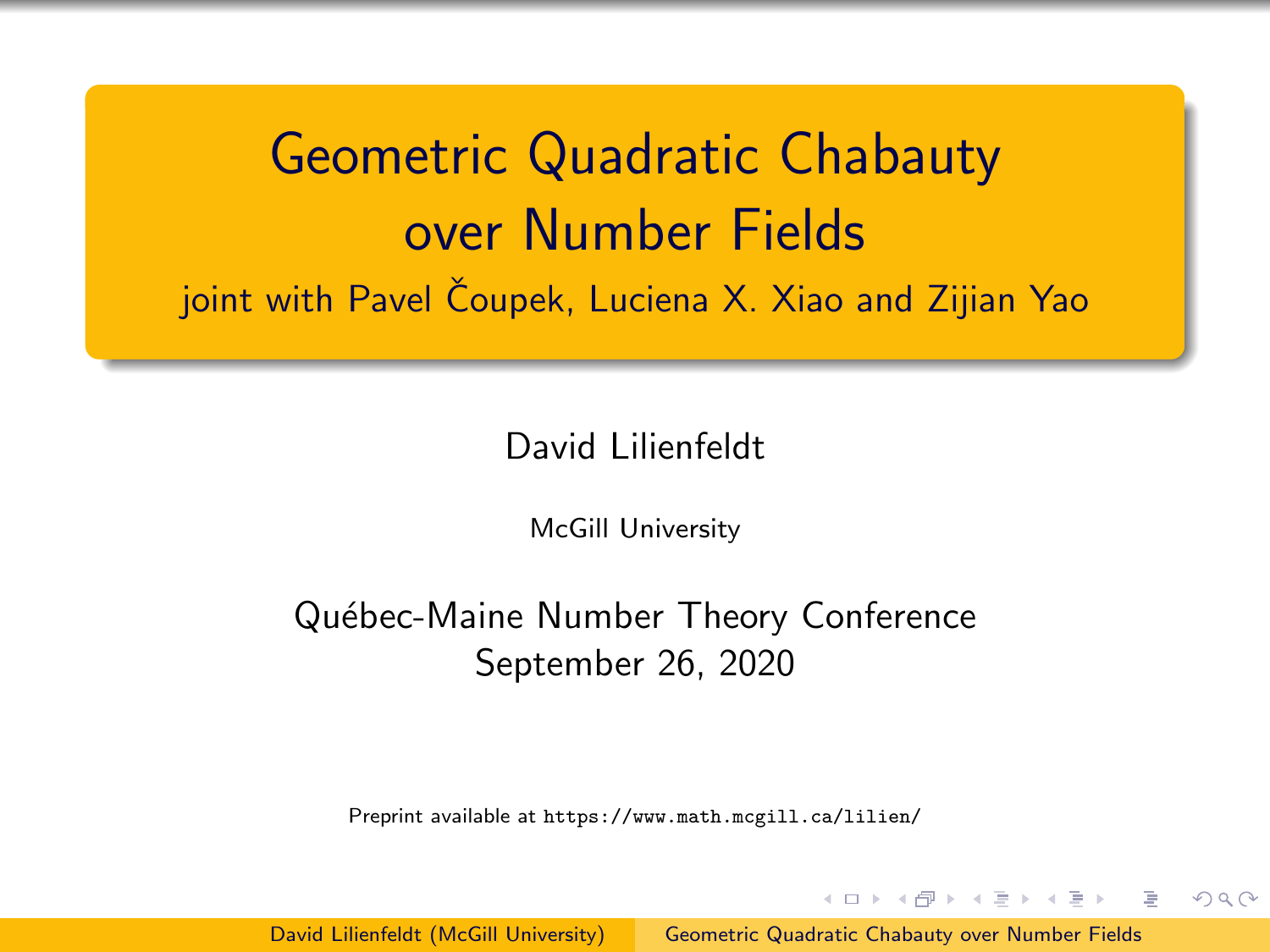## Problem 17 Book VI of Diophantus' Arithmetica

Find three squares which when added give a square, and such that the first one is the square-root of the second, and the second is the square-root of the third:  $y^2 = x^8 + x^4 + x^2 \quad \rightsquigarrow$  Wetherell (1997)

#### Serre's uniformity question

Does there exist a constant N such that, for any prime  $\ell > N$  and non-CM elliptic curve  $E$  over  $\mathbb Q$ , the residual Galois representation  $\bar{\rho}_{E,\ell}$  of E at  $\ell$  is surjective?  $\sim$  BDMTV (2019), still open

## Both questions can be formulated as asking for solutions to Diophantine equations.

イロメ イ何メ イヨメ イヨメーヨ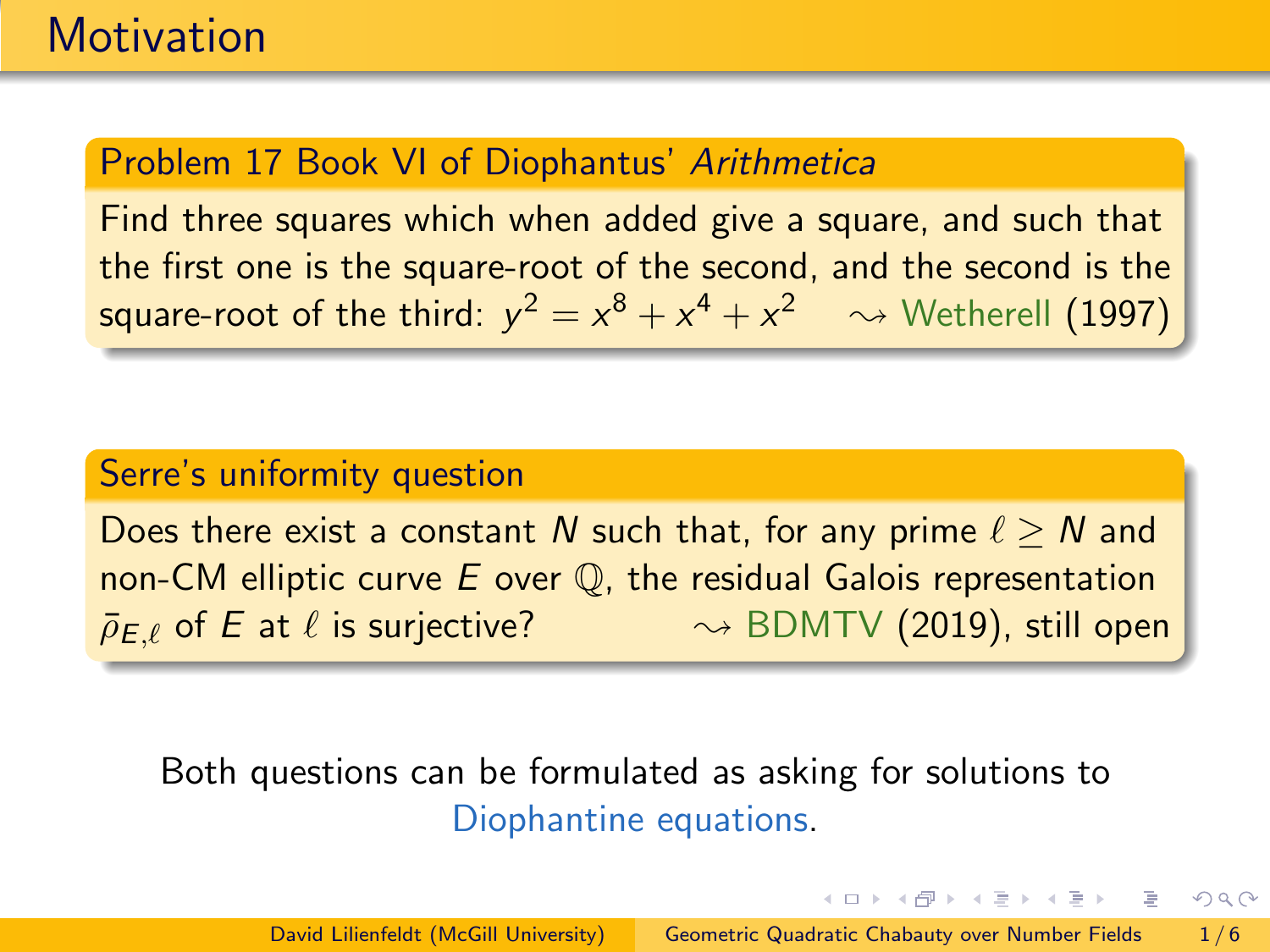Let  $C_K$  denote a smooth projective curve of genus g defined over a number field  $K$ .

Let us assume  $C_K(K) \neq \emptyset$ .

Diophantine geometry: the study of  $C_K(K)$ .

- $g = 0$ : Hilbert-Hurwitz (1890)  $\rightsquigarrow |C_K(K)| = \infty$ .
- $g=1$ : Mordell-Weil  $(1929) \rightsquigarrow \mathcal{C}_{\mathcal{K}}(K) = \mathcal{C}_{\mathcal{K}}(K)_{\text{tors}} \oplus \mathbb{Z}^r.$
- $g > 2$ : Mordell's conjecture (1922), Faltings' theorem (1983), Vojta (1991), Lawrence-Venkatesh (2018)  $\rightsquigarrow |C_K(K)| < \infty$ .

#### **Question**

When  $g > 2$ , how does one determine the finite set  $C_K(K)$ ?

Problem: The proofs of Mordell's conjecture are not effective.

イロン イ押ン イヨン イヨン 一重

 $OQ$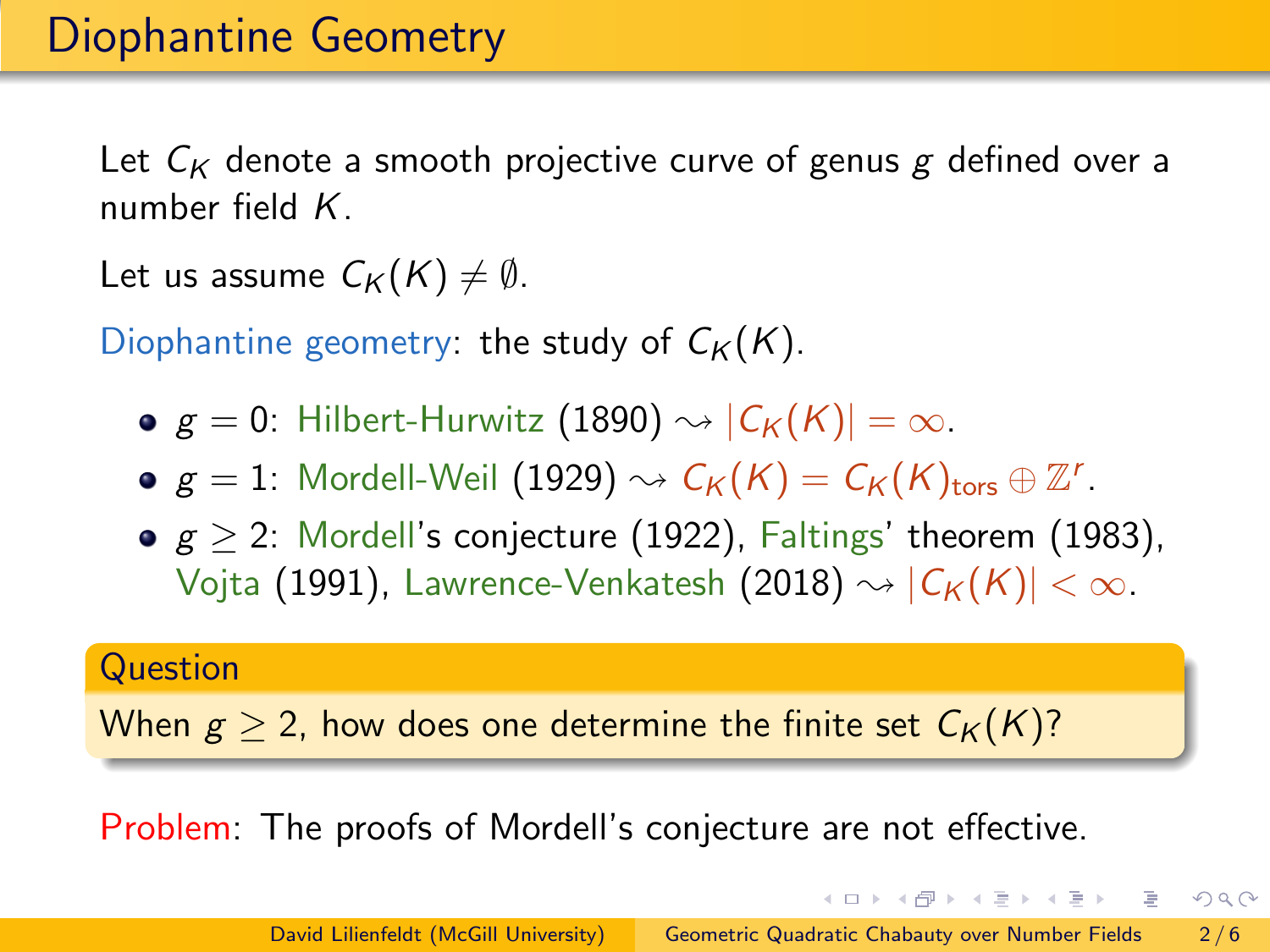Chabauty (1941):  $|C_K(K)| < \infty$  if  $r := \text{rank}_{\mathbb{Z}} J_K(K) < g$ .

$$
C_K(K) \longrightarrow C_K(K_p)
$$
\n
$$
\downarrow_{K(K)} \longrightarrow \downarrow_{K(K_p)} \longrightarrow \downarrow_{p-\text{adic integral}}
$$
\n
$$
J_K(K) \longrightarrow J_K(K_p) \longrightarrow J_K(K_p) \longrightarrow H^0(J_{K_p}, \Omega^1)^{\vee}
$$

Idea: bound  $J_K(K) \cap C_K(K_n)$  inside p-adic Lie group  $J_K(K_n)$ .

Coleman (1985):  $\left|\mathcal{C}_{\mathcal{K}}(K)\right|\leq \mathcal{N}(\mathfrak{p})+2g(\sqrt{\mathcal{N}(\mathfrak{p})}+1)-1$ when  $r < g$ ,  $p > 2g$  and  $p|p$  is good, unramified.

Improvements by Stoll (2006), Katz–Zureick-Brown (2013).

オロメ オタメ オミメ オミメーミー

 $OQ$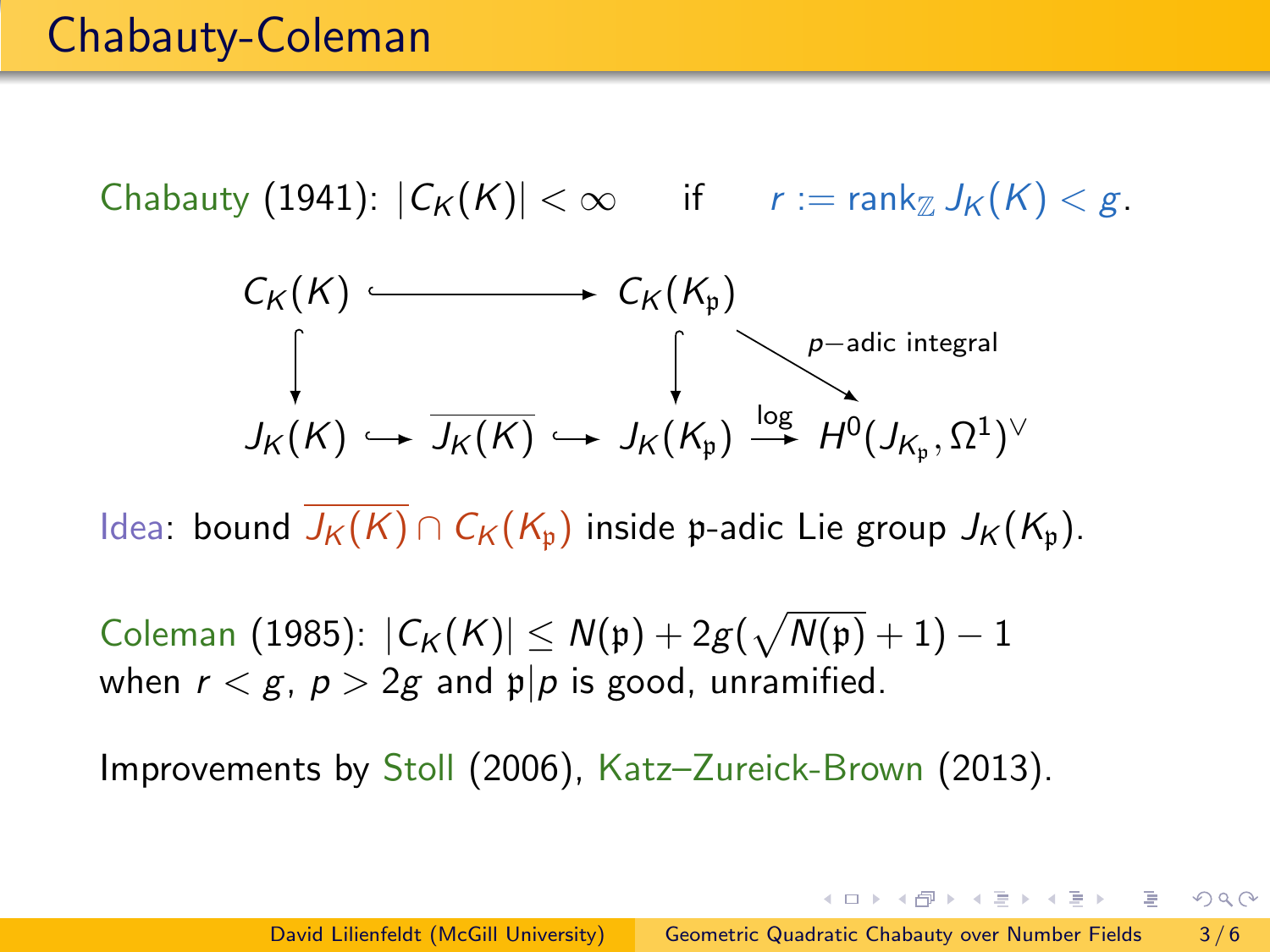#### Non-abelian Chabauty

Kim (00's): relax the condition " $r < g$ " by taking non-abelian unipotent quotients of the fundamental group.

### Quadratic Chabauty

Balakrishnan et al. (2018): method made effective over Q for curves satisfying  $r < g + \rho - 1$ , where  $\rho = \text{rank}_{\mathbb{Z}} NS_{J_0/\mathbb{Q}}(\mathbb{Q})$ .

#### Geometric quadratic Chabauty

Edixhoven-Lido (2019): new effective approach to Kim's quadratic Chabauty method over Q.

イロメ イ何 メイヨメ イヨメ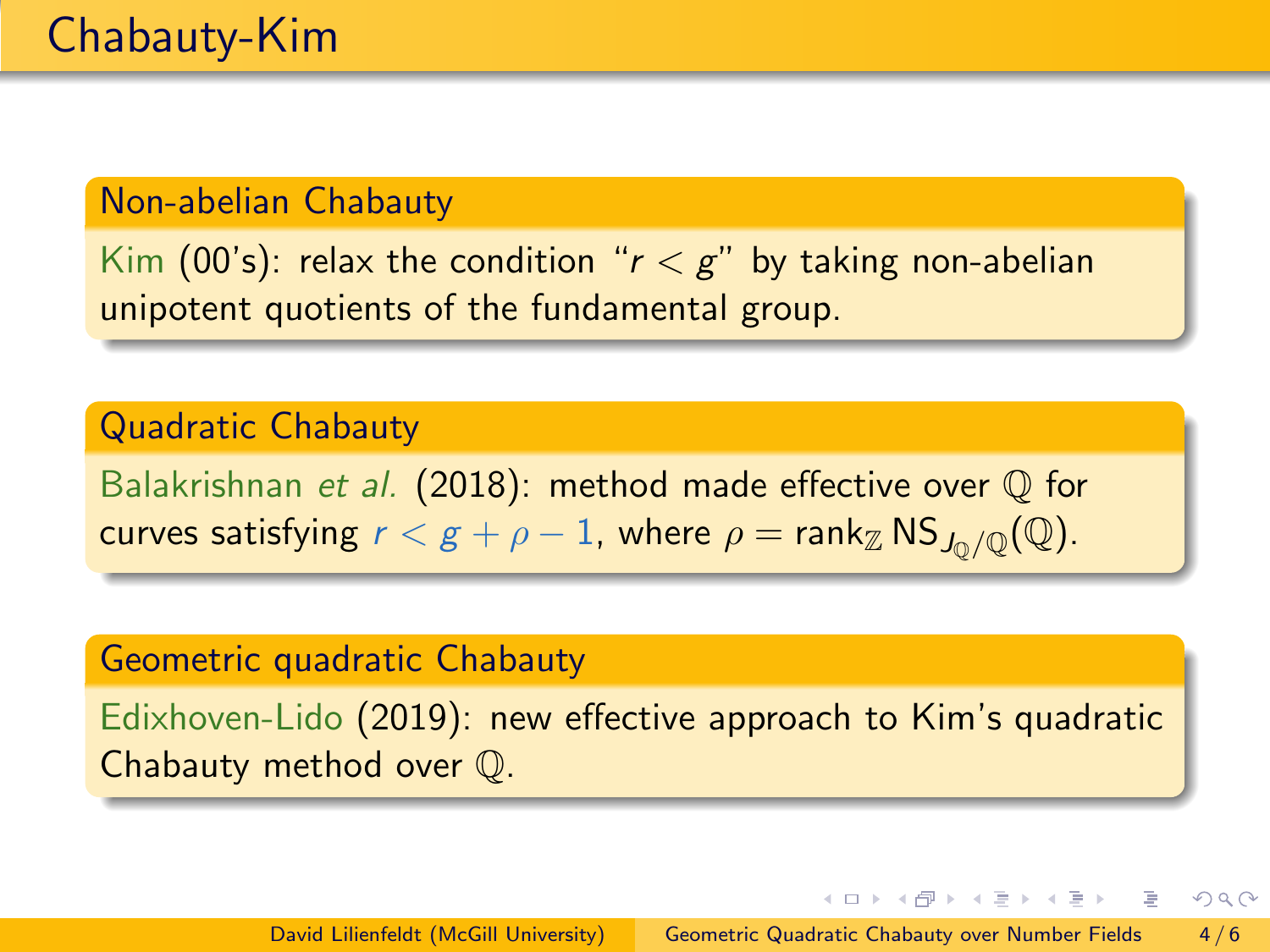### Problem 17 Book VI of Diophantus' Arithmetica

Wetherell (1997): the only positive rational solution to  $y^2 = x^8 + x^4 + x^2$  is the one given by Diophantus:  $(1/2,\,9/16).$ Method: Chabauty-Coleman (by covering) on the curve  $y^2 = x^6 + x^2 + 1$  with  $(r = g = 2)$ . Bianchi (2019): same result using quadratic Chabauty.

## Serre's uniformity question  $\rightsquigarrow N = 37$  (common belief) Serre (1972), Mazur (1978), Bilu-Parent-Rebolledo (2013). BDMTV (2019): only rational points on  $X_s(13)$  are CM or cusps. Method: quadratic Chabauty for  $X_s(13)$  ( $r = g = 3$ ). Non-split case still open.

イロメ イ何 メイヨメ イヨメ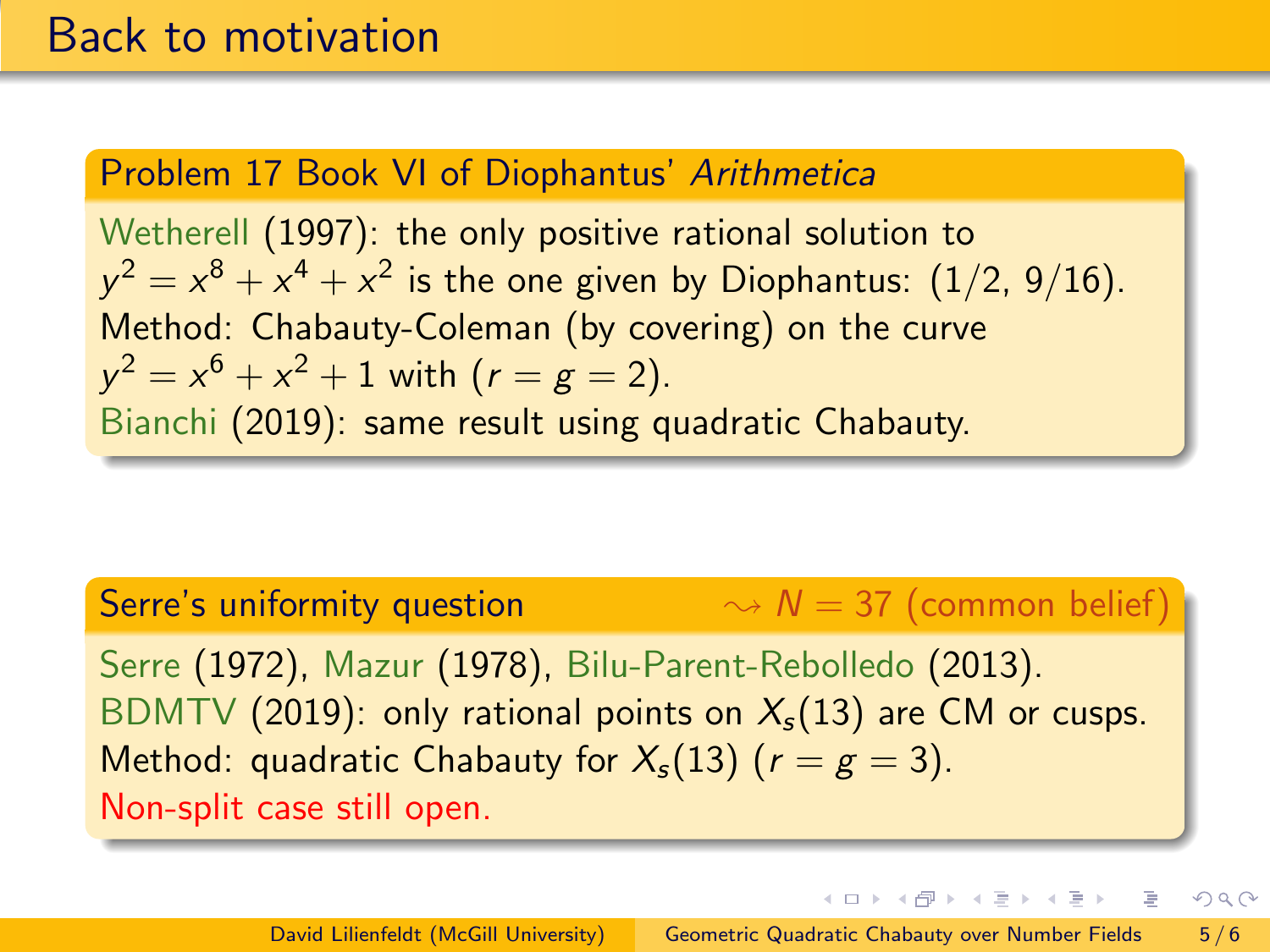## Generalisation to arbitrary degree d number fields

Siksek ('13): effective Chabauty-Coleman  $\rightsquigarrow r \leq d(g-1)$ BBBM ('19): eff. quadratic Chabauty  $\rightsquigarrow r < d(g-1) + r_2 + 1$ Dogra ('19): quad. Chabauty  $\rightsquigarrow r \leq d(g-1) + (\rho-1)(r_2+1)$ CLXY ('20): geom. quad. Ch.  $\rightsquigarrow$   $r \leq d(g-1) + (\rho-1)(r_2+1)$ 

## Theorem (Čoupek, L., Xiao, Yao (2020))

Suppose that  $r \le d(g-1) + (\rho - 1)(r_2 + 1)$ . Let  $\delta := r_1 + r_2 - 1$ and  $A:=\mathbb{Z}_p\langle z_1,...,z_{\delta(\rho-1)+r}\rangle.$  There exists an ideal I of A, such that if  $A := A/I \otimes \mathbb{F}_p$  is a finite dimensional  $\mathbb{F}_p$ -vector space, then  $|C_K(K)| \leq \dim_{\mathbb{F}_p} A$ .

Note: the statement is simplified for the sake of exposition.

## Thank you for your attention !

イロト イ押 トイラト イラト・ラ

 $QQ$